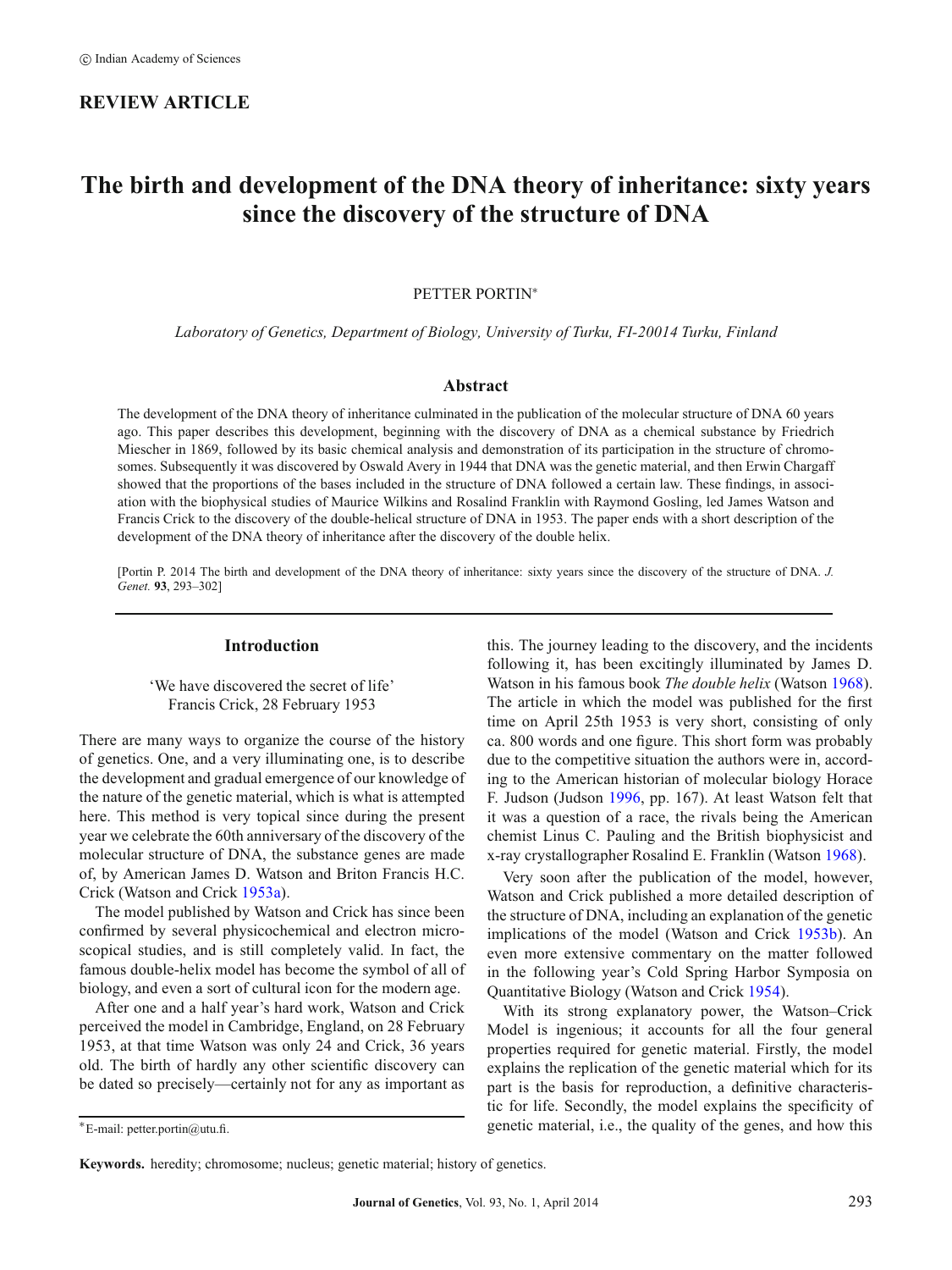specificity is preserved in the duplication process. Thirdly, the model explains the information content of the genetic material: DNA is an informative macromolecule. Fourthly, the model explains the ability of the genetic material to change, i.e., the ability of the genes to mutate. These four important and necessary properties of the genetic material will be dealt with more closely later.

In the pages of *Nature* following the first paper of Waterson and Crick [\(1953a\)](#page-9-0), the x-ray crystallographical works of Briton Maurice H. F. Wilkins and his coworkers as well as of his compatriots Rosalind E. Franklin and Raymond G. Gosling were published (Wilkins *et al.* [1953;](#page-9-4) Franklin and Gosling [1953\)](#page-7-0). These works confirmed the model of DNA presented by Watson and Crick [\(1953a\)](#page-9-0). Subsequently several biophysical and electron microscopical studies supporting the model have appeared.

Watson, Crick and Wilkins were awarded the Nobel Prize in physiology or medicine in 1962 'for their discoveries concerning the molecular structure of nucleic acids and its significance for information transfer in living material'. Rosalind Franklin would have absolutely been worthy of the prize also, but she died in 1958 at the age of only 37 years due to ovarian cancer. She was left without the prize because, according to the rules, it cannot be awarded posthumously nor be divided between more than three persons. What could have been done if she had been alive? Could it have been organized in such a way that the Nobel Prize in physiology or medicine would have been awarded to Watson and Crick and that in chemistry to Wilkins and Franklin?

# **The early stages of DNA research**

DNA as a chemical substance as such was found by the Swiss physician and biochemist Friedrich Miescher in human leucocytes as early as 1869, which is noteworthy as this is at the same time as the German-Silesian scientist and Augustinian friar Gregor Mendel, the father of modern genetics, discovered his laws of inheritance (Mendel [1866\)](#page-8-1). Miescher worked in the laboratory of Professor Felix Hoppe-Seyler at The University of Tübingen, Germany and was interested in the content of the cell nucleus in the chemical sense. The material for the studies was obtained from the pus of the surgical bandages from the local hospital. Pus contains large amounts of leucocytes, the nuclei of which were carefully purified. From these, Miescher was able to isolate a completely novel organic substance which he named, according to its origin, nuclein (Miescher [1871\)](#page-8-2). Today, we know that the substance was DNA.

Nuclein was different from all other organic substances isolated from cells because, for example, of its exceptionally high content of phosphorus. At that time, this caused both attention and disbelief. Even Miescher's professor, Felix Hoppe-Seyler, the most influential representative of organic chemistry of the time, was so skeptical that he wanted to repeat the experiments for himself before he gave Miescher

permission to publish the results (Dahm [2008\)](#page-7-1). Because of this, the publication of the discovery was delayed by two years.

A little later, Miescher realized that fish sperm, milt, would be an ideal material for his purposes. Milt consists of very large cells containing, in addition to the nucleus, practically no cytoplasm at all, and, further, milt was also easy to obtain in large quantities. Accordingly, Miesher, now working in Basel, Switzerland, isolated nuclein from the milt of the salmon from the Rhine river, and the preparation was even more pure than that obtained from human leucocytes. Using this material, he was able to confirm that nuclein contained no sulfur, which had occurred as an impurity derived from proteins in the leucocyte preparations. Likewise, he could confirm the high content of phosphorus in nuclein, and measured its value almost correctly. Of importance was also his observation that all phosphorus in nuclein was present in the form of phosphoric acid (Miescher [1874a,](#page-8-3) [b\)](#page-8-4). At the same time Miescher also extended his studies to carp, frogs, chicken and bulls, and found nuclein in the sperm samples of all these species (Miescher [1874a,](#page-8-3) [b\)](#page-8-4).

During Miescher's lifetime, already several researchers started to solve questions raised by his work. Better methods for the purification of nucleic acids were developed. The German pathologist and histologist Richard Altmann, a pupil of Miescher, believed that he had isolated a completely new substance, which he named nucleic acid because it behaved like an acid in chemical reactions (Altmann [1889\)](#page-7-2). However, he did not realize that it was precisely the same substance which Miescher had named nuclein (Dahm [2008\)](#page-7-1).

A few years later several other biologists were able to show that nucleic acid was a part of the chromosomes, the first, however, was the botanist Edward Zacharias in 1884 (Mirsky [1968\)](#page-8-5). In 1893, the German biochemists Albrecht Kossel and Albert Neumann demonstrated that the nucleic acid contained four different bases (Kossel and Neumann [1893\)](#page-8-6). Further, Kossel observed that nuclein was a part of chromatin, the substance which composes chromosomes together with proteins such as histones, which he also discovered (Olby [1994;](#page-8-7) Portugal and Cohen [1977\)](#page-8-8). On the basis of his studies, Kossel also made the important conclusion that nucleic acids are substantially involved in the synthesis of new cytoplasm during growth and replacement (Kossel [1913\)](#page-8-9).

In spite of these great advances, the significance of nucleic acid remained obscure for decades, and interest in studying them gradually diminished until a renaissance in the 1930s.

#### **Proof that DNA is the genetic material**

### *The chromosome theory of inheritance*

As mentioned earlier, at the beginning of the 20th century it was already known that DNA was a part of chromosomes. It is therefore informative to begin this section with a short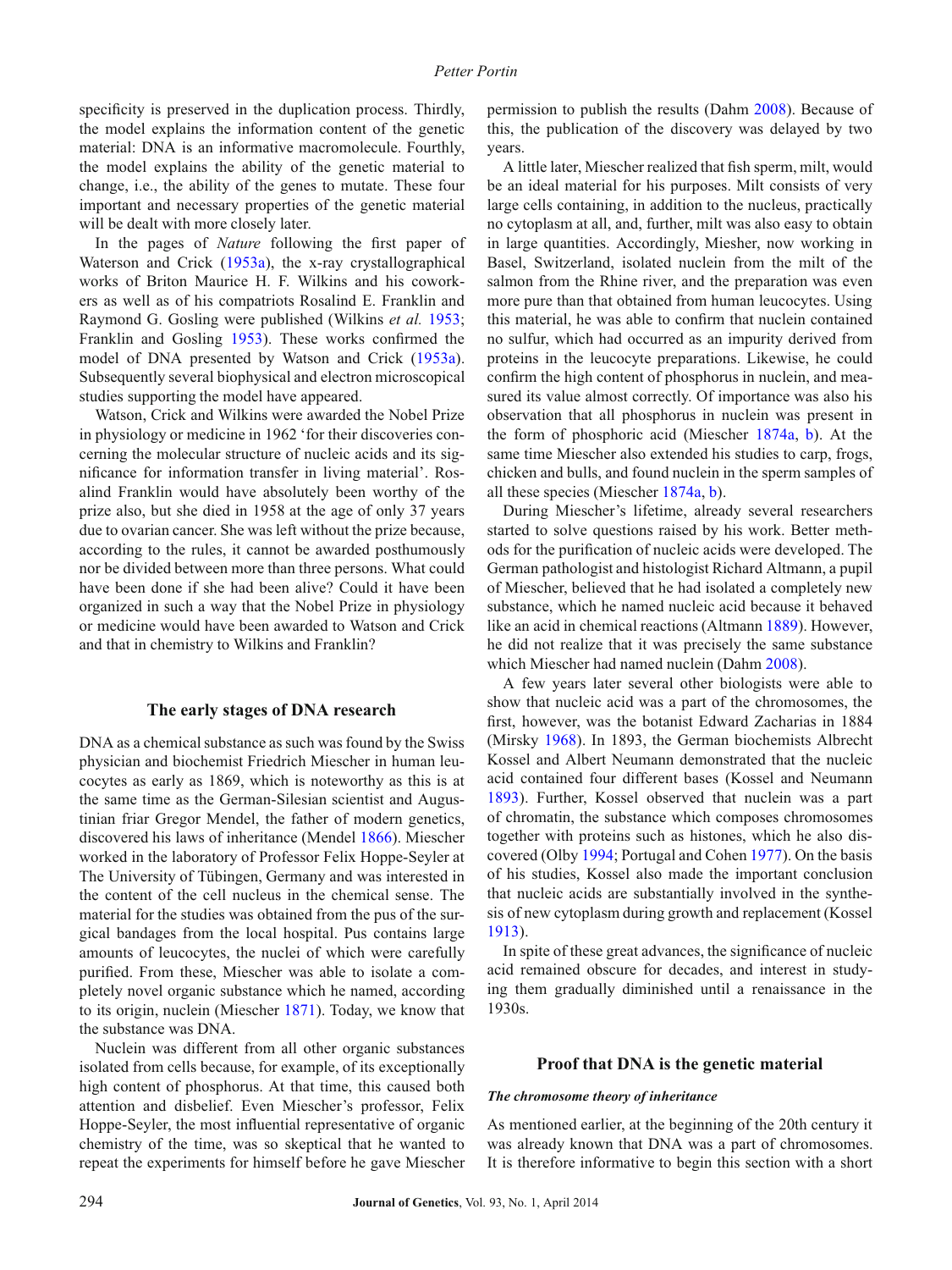history of the theory of the chromosome as the material basis of inheritance.

The chromosome theory of inheritance, i.e., the theory that genes are located in the chromosomes of the cell nucleus, was created in 1902–1904 by the German biologist Theodor H. Boveri and the American geneticist and physician Walter S. Sutton, soon after the so called rediscovery of Mendel's laws of inheritance (Boveri [1902,](#page-7-3) [1904;](#page-7-4) Sutton [1903\)](#page-9-5).

Boveri [\(1902\)](#page-7-3) found evidence that the individual chromosomes in the sea urchin *Paracentrotus lividus* possess different qualities. Moreover, he was able to show that for normal development, a particular combination of chromosomes was more important than a particular number. In his studies of the divisions of the eggs of *Ascaris megalocephala*, a parasitic nematode worm, he also demonstrated an essential property of the chromosomes, namely their continuity (Boveri [1903\)](#page-7-5). By continuity is meant that the chromosomes preserve their identity from one cell generation to the next which is a necessary feature of the genetic material. This observation was made by following the cycle of disappearance and appearance of the longitudinal morphology of the chromosomes during mitosis, particularly that of the chromomeres.

Sutton [\(1903\)](#page-9-5) for his part, on the basis of his studies on the spermatogenesis of *Brachystola magna*, a large grasshopper drew attention to the resemblance between the separation of homologous chromosomes at the meiotic divisions and Mendel's postulated separation of character differences at gamete formation. He also pointed out that the independent orientation of each homologous chromosome pair, or bivalent, at the first meiotic metaphase parallels the independent inheritance of different character differences observed by Mendel. In other words, he explained Mendel's laws of inheritance, the law of segregation and the law of independent assortment on the basis of the behaviour of chromosomes during the course of meiosis.

The chromosome theory of inheritance was proven during the course of the 1910s by the American embryologist and geneticist Thomas Hunt Morgan and his school, who worked using the fruit fly *Drosophila melanogaster* as the experimental organism (Morgan *et al.* [1915;](#page-8-10) Morgan [1919,](#page-8-11) [1926\)](#page-8-12).

First Morgan himself explained the sex linkage of the white eye colour character in *Drosophila*, a phenomenon that he had identified (Morgan [1910\)](#page-8-13), by assuming that the respective gene was located on the sex-determining X chromosome (Morgan [1911\)](#page-8-14). The chromosomal basis of sex determination had earlier been discovered by C. E. McClung [\(1902\)](#page-8-15) and the American zoologist and geneticist Edmund B. Wilson [\(1905\)](#page-9-6), findings which as such supported the chromosome theory of inheritance.

Following this, Alfred H. Sturtevant, a pupil of Morgan, laid the foundations of the mapping of genes by showing that the linkage map of genes was linear, corresponding to the linear structure of the chromosome, thus supporting the chromosome theory of inheritance (Sturtevant [1913\)](#page-9-7). The first direct proof of the theory was somewhat later obtained by Calvin B. Bridges, another of Morgan's pupils, who observed that the nondisjunction, i.e., lack of segregation in gamete formation, of sex-linked genes in *D. melanogaster* was accompanied by an analogous nondisjunction of the X chromosomes in meiosis (Bridges [1914,](#page-7-6) [1916\)](#page-7-7).

Additional direct evidence for the chromosome theory of inheritance was obtained in 1929 by the American geneticist Hermann J. Muller, again a pupil of Morgan, in collaboration with Theophilus S. Painter, likewise an American geneticist, and by the Ukrainian-American geneticist and evolutionary biologist Theodosius G. Dobzhansky, working at that time in Morgan's laboratory at the Columbia University, New York. They observed that structural changes in *D. melanogaster* linkage groups, following x-ray irradiation, were associated with corresponding changes in the chromosomes (Muller and Painter [1929;](#page-8-16) Dobzhansky [1929\)](#page-7-8). Their work finally established that the order of the genes on the linkage map is the same as their physical order on the chromosome. Further support for this hypothesis was obtained when it was demonstrated by Harriet B. Creighton and Barbara McClintock in maize (Creighton and McClintock [1931\)](#page-7-9) and Curt Stern in *D. melanogaster* (Stern [1931\)](#page-8-17) that genetic recombination between linked markers was accompanied by physical exchange of cytologically marked chromosome segments.

The power of cytogenetical analysis was greatly increased as a consequence of the discovery of giant chromosomes in the cell nuclei of the salivary glands of *Drosophila* and other dipteran larvae. These chromosomes were first used by Painter [\(1933,](#page-8-18) [1934\)](#page-8-19) to provide a detailed cytological map of the X chromosome of *D. melanogaster*. He showed that the succession of salivary chromosome bands corresponded to the linear order of blocks of genes in the linkage map of this chromosome. The physical mapping of genes reached its culmination when Bridges [\(1935\)](#page-7-10) presented detailed cytological maps of all the chromosomes of *D. melanogaster* based on the study of these giant salivary gland chromosomes. Subsequently, he was able to narrow down the location of a given gene, in the best cases to within one salivary chromosome band (Bridges [1938\)](#page-7-11). These discoveries by Painter and Bridges constituted the final proof of the chromosome theory of inheritance.

#### *Path to the proof of the DNA theory of inheritance*

The first hints that the nucleic acid component of the chromosomes rather than the protein component would constitute the genetic material were received from mutation studies done using the *Sphaerocarpus donnellii* liverwort, certain microbial fungi and maize as experimental organisms. These studies were performed by the German Edgar Knapp, the Americans Alexander Hollaender and Lewis J. Stadler with their coworkers (Knapp and Schreiber [1939;](#page-8-20) Hollaender and Emmons [1941;](#page-8-21) Stadler and Uber [1942\)](#page-8-22). They observed that the wavelength of ultraviolet light that gave the maximum frequency of mutations following irradiation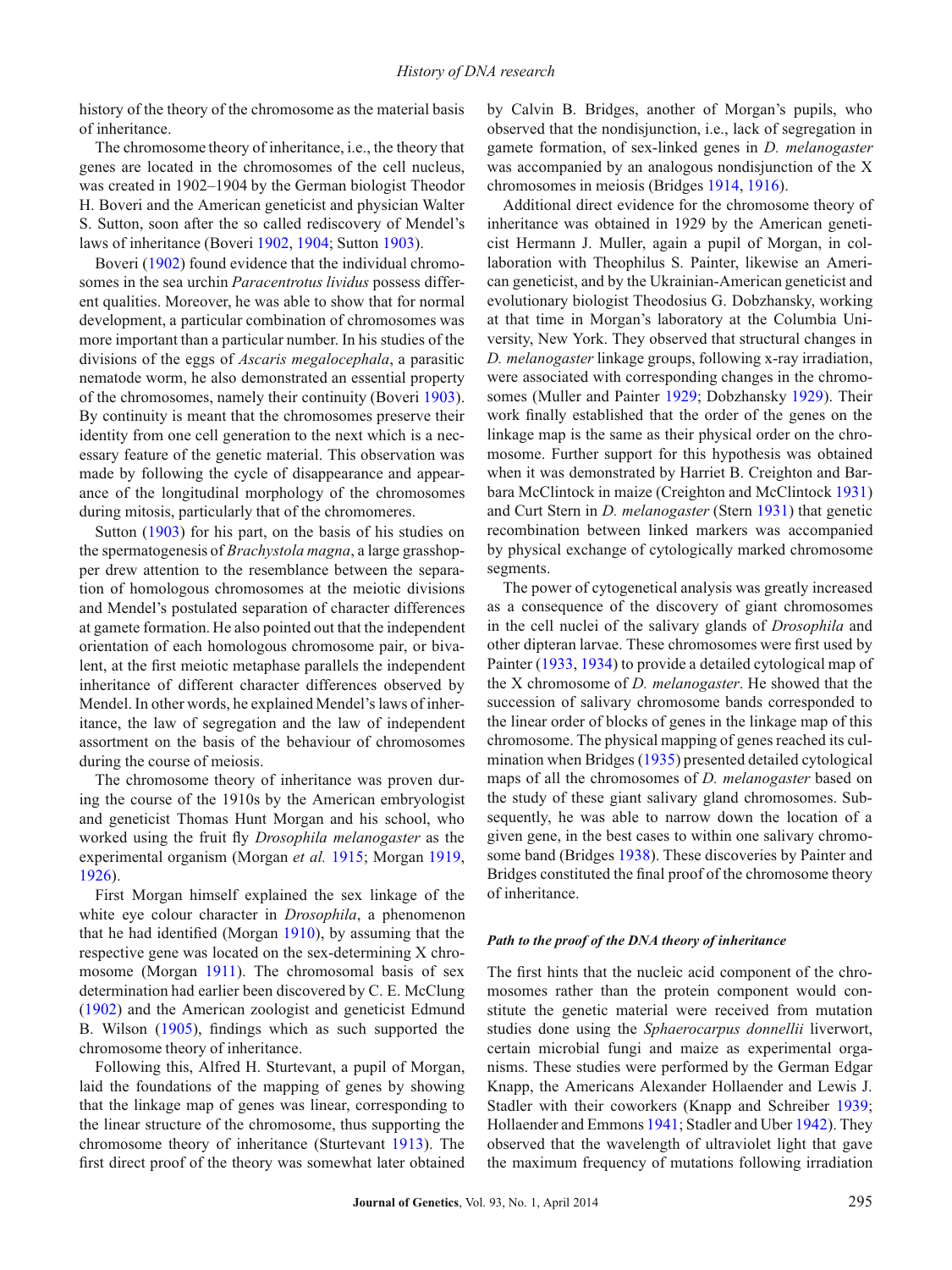corresponded to the maximum absorption by DNA. None of these groups, however, was yet ready to draw from this result the conclusion that DNA was the genetic material.

Conclusive evidence for the hypothesis that DNA was the carrier of hereditary characters was obtained by the Americans Oswald T. Avery, Collin M. MacLeod and Maclyn McCarty (Avery *et al.* [1944\)](#page-7-12) with *Diplococcus pneumoniae* bacterium (the pneumococcus). In 1928, the British bacteriologist Frederick Griffith had discovered the phenomenon of genetic transformation in pneumococcus (Griffith [1928\)](#page-8-23). His experiments leading to this discovery are well known, being discussed in almost all text books of genetics, and thus they are not described in detail here.

Later, the American Martin H. Dawson and the Chinese Richard H. P. Sia (Dawson and Sia [1931\)](#page-7-13) along with the American J. Lionel Alloway (Alloway [1932\)](#page-7-14) demonstrated transformation *in vitro*, and subsequently Alloway [\(1933\)](#page-7-15) obtained cell-free extracts that could cause the specific genetic transformation observed by Griffith.

After many years of work, Avery and his associates isolated in a highly purified form the substance responsible for this genetic change, and showed that it was DNA (Avery *et al.* [1944\)](#page-7-12). Subsequently, many other characters were shown to be capable of being transferred by DNA, both in pneumococcus and a number of other species of bacteria.

This discovery by Oswald T. Avery and his coworkers did not, however, convince all members of the scientific community. It was commonly thought that their preparation contained proteins as an impurity; at that time it was generally believed that only proteins could have the specificity required for genetic material. In addition, concerning the structure of DNA, the so-called tetranucleotide hypothesis, first proposed by Hermann Steudel in 1906 and developed by the Lithuanian-American biochemist Phoebus Levene in 1931, prevailed (Olby [1994;](#page-8-7) Deichmann [2004,](#page-7-16) quoted by Falk [2009,](#page-7-17) pp. 191). According to this hypothesis, DNA was composed of identical units of tetranucleotides, which were thought to contain one of the four bases each (Dahm [2008\)](#page-7-1). Such a structure would be too monotonous for a molecule carrying specific information, a characteristic required for genetic material.

On the other hand, true knowledge, too, about the structure of DNA increased during the 1930s, when the English physicist and molecular biologist William T. Astbury proposed that DNA was a long and helical linear molecule. This he determined on the basis of the x-ray crystallographical material (which was provided by Torbjörn Caspersson, a Swedish cytologist and geneticist) in collaboration with Florence O. Bell (Astbury and Bell [1938;](#page-7-18) Rheinberger [1998:](#page-8-24) 645).

More convincing for the entire scientific community were the experiments of the American geneticists Alfred D. Hershey and Martha C. Chase (Hershey and Chase [1952\)](#page-8-25), in which they showed that DNA was responsible for bacteriophage multiplication. Hershey and Chase's experiment, described in most text books of genetics, made it clear that the genetic material of the virus is its DNA. This

agreed with Avery, MacLeod and McCarty's discovery with pneumococcus, showing that hereditary characters may be carried by DNA alone, since little or no protein appears to be associated with the process of hereditary transmission. These discoveries suggested that in higher forms of life, too, it might be the DNA alone that was the chemical basis of heredity, with the protein part of the chromosome having some other function. This had been suggested in 1948 on the basis of the DNA content of nuclei and the base composition of DNA by the French microbiologist André F. Boivin and his coworkers Roger and Colette Vendrely (Boivin *et al.* [1948;](#page-7-19) Vendrely and Vendrely [1948\)](#page-9-8). Today, it is fully established that, apart from the important exception of the RNA viruses, DNA is the universal genetic material of life on Earth.

The Austrian biochemist Erwin Chargaff was among the few scientists who understood the significance of the work of Oswald Avery and his coworkers, considered its results true and worked accordingly. In the late 1940s Chargaff and his collaborators showed that the tetranucleotide hypothesis must be wrong, and at the same time he showed the specificity of the structure of DNA (Chargaff [1950,](#page-7-20) [1951;](#page-7-21) Chargaff *et al.* [1949\)](#page-7-22). Chargaff discovered an important rule, today termed Chargaff's rule, concerning the proportions of the bases of DNA. It was found that DNA invariably contained equal amounts of adenine (A) and thymine (T) on the one hand and guanine (G) and cytosine (C) on the other, which rule then suggested to Watson and Crick the base-pairing rule in the structure of DNA.

# **The double-helix model of DNA, and its genetic implications**

#### *Genetic implications of the model*

Leaning on the Chargaff group's chemical studies, the physicochemical studies described above, and the x-ray crystallographic studies of Wilkins *et al.* [\(1953\)](#page-9-4) and Franklin and Gosling [\(1953\)](#page-7-0), James D. Watson and Francis H. C. Crick were finally able to propose the structure for DNA known as the double-helix model (Watson and Crick [1953a\)](#page-9-0).

As pointed out by Watson and Crick [\(1953b,](#page-9-2) [1954\)](#page-9-3), their model of the structure of DNA fulfilled the characteristics necessary for the genetic material, that is, autoreplication, specificity, and information content. In addition, the model accounts for the ability of the genetic material to change, i.e., the ability of the genes to mutate.

The autoreplication of DNA is based on the base-pairing rule of its structure, suggested by Chargaff's [\(1950\)](#page-7-20) work, that adenine is always opposed to thymine, and cytosine is always opposed to guanine. The specificity and information content of DNA is based on its linear structure; the sequence of nucleotides in DNA constitutes the genetic information. The ability of the genes to mutate, which is a necessary condition for biological evolution, is based on the built-in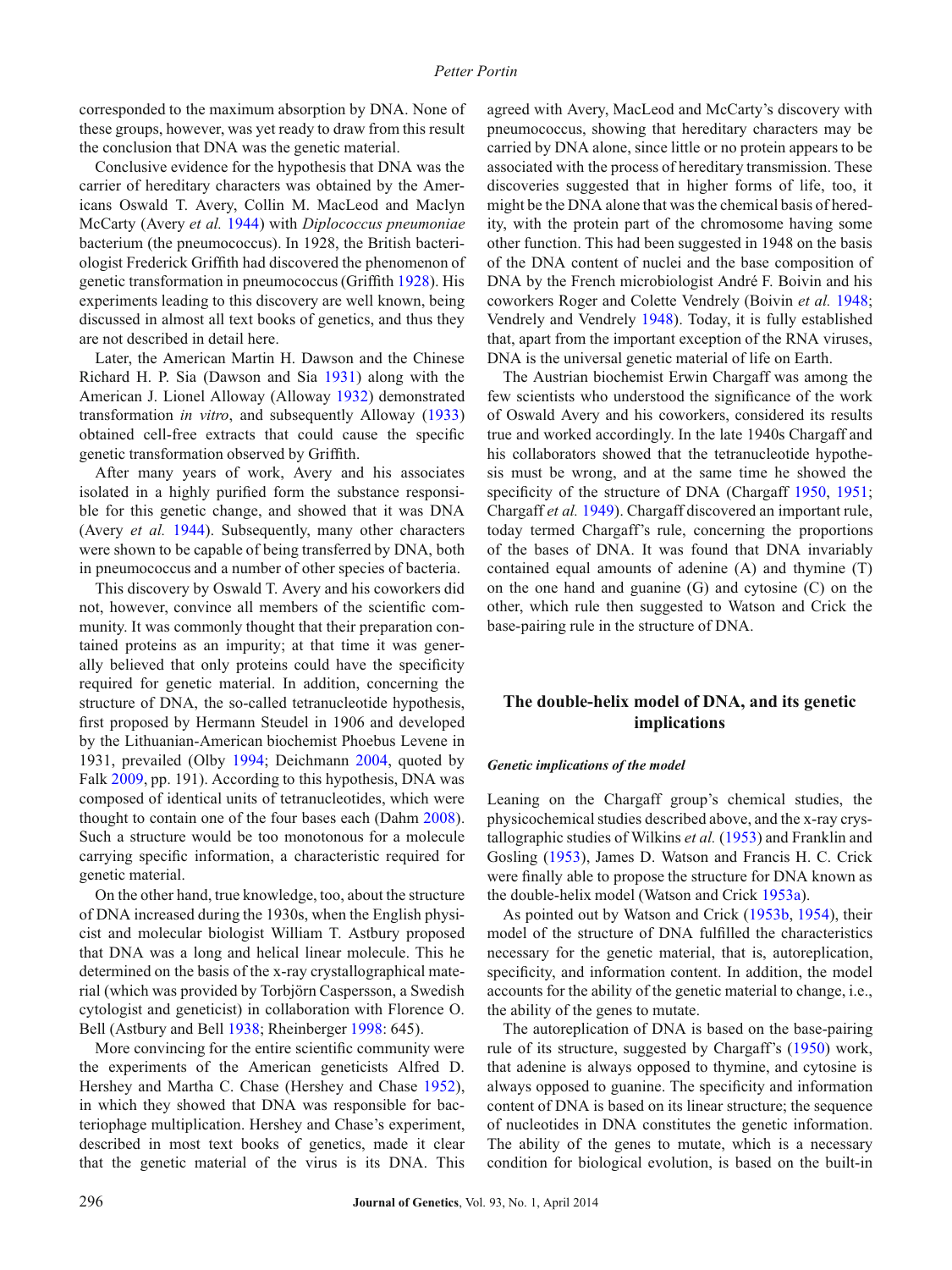property of the model that on rare occasions the nucleotides of DNA can be changed. Nevertheless, the structure of DNA is stable enough that organisms can rely on its encoded information during development. These characteristics of DNA are the necessary conditions of the genetic material which life and its evolution is based on. If there is life elsewhere in the universe, and if the life there is based on some other macromolecule than DNA, even that molecule must have these properties.

## *Difficulties with the model and their solutions*

Notwithstanding the elegance of the double-helix model, it posed some serious difficulties at the physico-chemical level. As already mentioned by Watson and Crick [\(1953a\)](#page-9-0), the unwinding of the helix during replication was a major one. A prominent skeptic in this instance was the German– American biophysicist Max Delbrück (Falk [2009:](#page-7-17) 196). Specifically, this problem involved long DNA molecules in the chromosomes of the eukaryotic organisms.

The unwinding problem was resolved when Huberman and Riggs [\(1968\)](#page-8-26) showed that replications initiated at numerous sites along the chromosome, each unraveling, followed by synthesis extending in both directions in the form of a 'replication bubble' that eventually coalesced with its neighbour bubbles.

A number of papers (quoted by Crick *et al.* [1979\)](#page-7-23), presented at the end of the 1970s, suggested that the two strands of DNA do not coil round one another but lie side-by-side. At least some of these models had an even better fit with the x-ray crystallographic data than the double-helix model. Moreover, these side-by-side models involved no difficulties in unwinding, were tape-like rather than rope-like, thus having fewer problems in packing than the double-helix model. Therefore, these models constituted a noteworthy alternative for the Watson–Crick Model. However, Crick *et al.* [\(1979\)](#page-7-23) were able to disprove the side-by-side models on the basis of the mobility of circular DNA molecules in electrophoresis, and, moreover, they presented a huge amount of evidence existing at that time in favour of the double-helix model.

# **The highlights of DNA research after the discovery of the structure of DNA**

The discovery of the structure of DNA signified the starting point of a new branch of science, viz., molecular genetics, which has flourished since. The history and present status of molecular genetics will be briefly summarized here.

#### *The discovery of the mechanism of DNA replication*

In principle, there are three alternative models for the replication of DNA, the semi-conservative, the conservative and the

dispersive. In the semi-conservative replication, the doublehelix of each daughter DNA molecule contains one strand from the original DNA molecule and one newly synthesized strand. In the conservative replication instead, the parent molecule is conserved, and a single daughter double helix is produced, consisting of two newly synthesized strands. In the dispersive replication, daughter molecules consist of strands, each containing segments of both parental DNA and newly synthesized DNA.

The Americans Matthew Meselson and Franklin W. Stahl succeeded in performing an elegant experiment in 1958 to make a distinction between these alternatives, and observed that the semi-conservative model was the correct one (Meselson and Stahl [1958b\)](#page-8-27). They noted that the models for the mechanisms of DNA replication 'differ in the predictions they make concerning the distribution among progeny molecules of atoms derived from parental molecules.' It was only needed to 'label the DNA of an organism, allow it to reproduce in a nonlabelling medium, and then determine the distribution of parental label among progeny DNA molecules' (Meselson and Stahl [1958a\)](#page-8-28).

In essence, *Escherichia coli* bacteria were fed for several generations with nutrients that contained a heavy isotope of nitrogen  $(^{15}N)$ . When all the nitrogen of the bacterial DNA was of the heavy isotope, the bacteria were allowed to replicate synchronously once, twice and thrice, in a medium with only light DNA precursors. Samples of DNA from given cycles of replication were run in a cesium chloride gradient in an ultracentrifuge. One generation of replication produced hybrid molecules that gave a band located halfway between that of the heavy and light DNA. Another cycle of replication produced equal amounts of two buoyancies, the hybrid and the light-only buoyancy. Subsequent cycles further diluted the band of the hybrid buoyancy (Meselson and Stahl [1958b;](#page-8-27) explained in Falk [2009,](#page-7-17) pp. 197). The results permitted the conclusion that DNA replication in *E. coli* evidently followed the semiconservative pattern, which, in fact, Watson and Crick [\(1953b,](#page-9-2) [1954\)](#page-9-3) had postulated.

A little earlier, the American J. Herbert Taylor with his coworkers had already demonstrated, via the use of an experiment analogous to that of Meselson and Stahl, that the replication of plant chromosomes is semi-conservative (Taylor *et al.* [1957\)](#page-9-9). As explained by Whitehouse [\(1973:](#page-9-10) 188), it does not, however, follow from this that the DNA molecule or molecules that form part of the chromosomes necessarily also show this pattern of replication, because at that time there was no evidence to indicate that each chromatid was one strand of complementary DNA strands. In contrast to this, the experiment by Meselson and Stahl [\(1958b\)](#page-8-27) indicated that the DNA of bacteria replicated as a unit, semi-conservatively, rather than in the dispersive manner, strongly indicated that all the DNA of these cells acts as one continuous molecule (Falk [2009,](#page-7-17) pp. 198). Therefore, their experiment deserves its high repute as 'the most beautiful experiment in biology' (Judson [1996,](#page-8-0) pp. 163).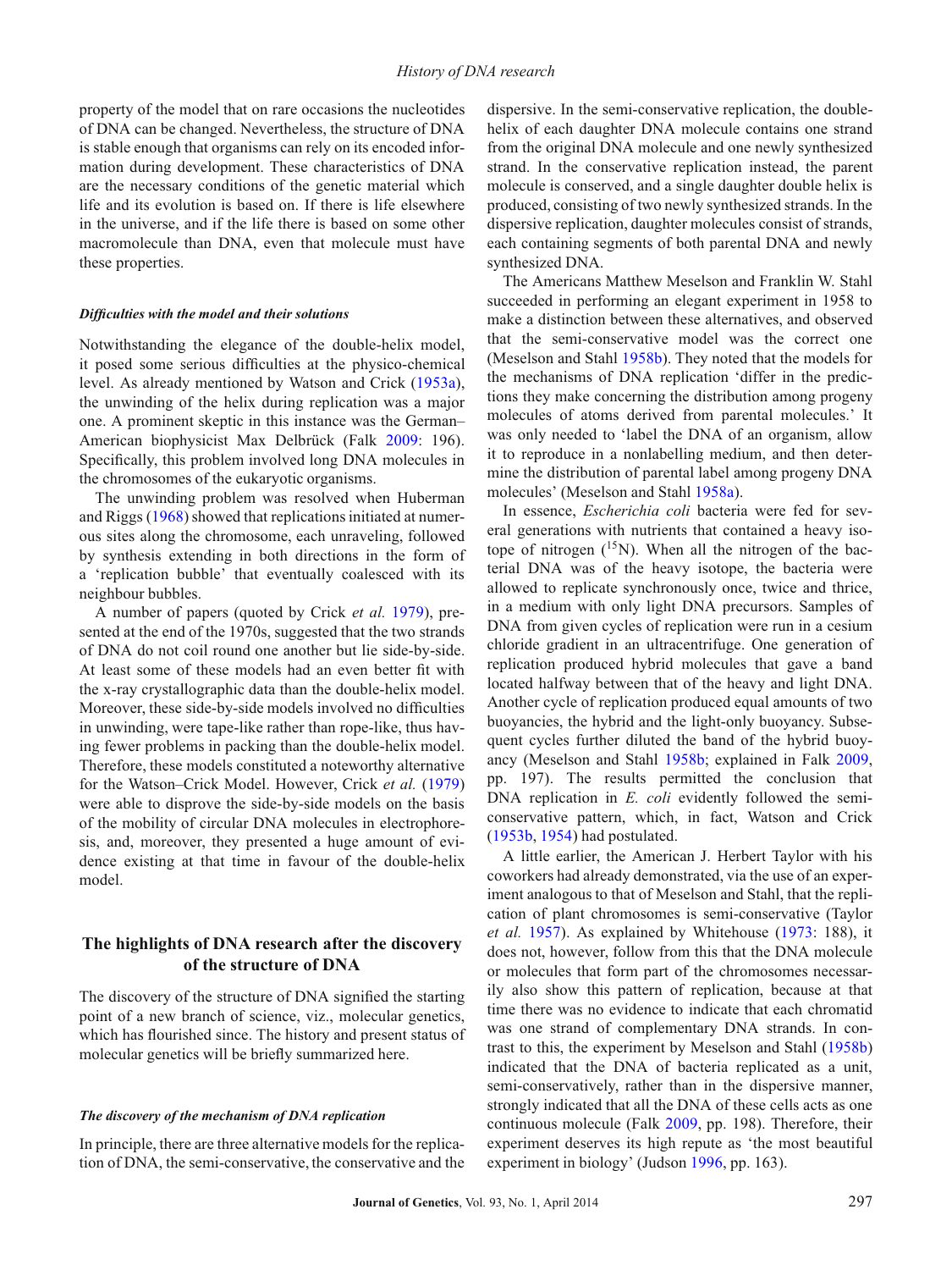#### *The birth and development of the theory of the genetic code*

Earlier, before it was found by Avery *et al.* [\(1944\)](#page-7-12) that DNA is the genetic material, American geneticists George W. Beadle and Edward L. Tatum as well as Adrian M. Srb and Norman H. Horowitz had demonstrated that genes direct the biosynthesis of proteins in the cells using the *Neurospora crassa* microbial fungus as an experimental organism (Beadle and Tatum [1941;](#page-7-24) Srb and Horowitz [1944\)](#page-8-29). After this, the American biochemist Alexander L. Dounce and the Russian-American theoretical physicist and cosmologist George Gamow created, independently of each other, a theory according to which the sequence of nucleotides in the DNA of the genes determines the sequence of amino acids in the primary structure of the proteins (Dounce [1952;](#page-7-25) Gamow [1954\)](#page-8-30). This theory has variously been called the sequence hypothesis, co-linearity hypothesis and the theory of the genetic code. James D. Watson and Francis H. C. Crick adduced the same idea in their papers discussing the genetic implications of the double-helix model of the structure of DNA (Watson and Crick [1953b,](#page-9-2) [1954\)](#page-9-3). During the first part of the 1960s, several scientists presented evidence for the co-linearity of given genes and the respective proteins by comparing the genetic fine structure maps of the genes and the primary structures of corresponding proteins (see Portin [1993\)](#page-8-31).

In a 1958 theoretical paper concerning the mechanism of protein synthesis, Francis H. C. Crick presented a hypothesis according to which the biosynthesis of proteins is a biphasic process. In the first phase, called genetic transcription, the genetic information residing in the genes is copied to RNA in the nucleus. This is then transported into the cytoplasm, where, in the second phase of protein synthesis, called genetic translation, the genetic information, now carried by the intermediating RNA, is converted into an amino acid sequence (Crick [1958\)](#page-7-26). According to the Central Dogma of Molecular Biology, presented by Crick for the first time in the same paper, genetic information in the cells can flow in one direction only: first from DNA to RNA, and then from RNA to proteins, but never from proteins to nucleic acids. Nor can information be transferred from protein to protein. This fundamental theory is, in its updated form presented by Crick in 1970 (Crick [1970\)](#page-7-27), still in force.

The existence of the intermediating RNA molecule, being of a metabolically unstable nature, and whose function would be to carry information from DNA to protein, was postulated by Riley *et al.* [\(1960\)](#page-8-32) and Jacob and Monod [\(1961\)](#page-8-33), as a result of their studies of inducible enzymes in *E. coli*, and the name 'messenger RNA' (mRNA) was coined by Jacob and Monod [\(1961\)](#page-8-33).

RNA was already being seriously considered as the intermediary between DNA and proteins in the late 1950s, but the ideas had not yet crystallized (see e.g. Portin [1993](#page-8-31) for a review). According to an early version of the theory of information transfer from genes to cytoplasm, a gene was imagined to give rise to the formation of one specialized kind of ribosome, which in turn would direct the synthesis of one and only one kind of protein—a scheme that Brenner *et al.* [\(1961\)](#page-7-28) had epitomized as the 'one gene / one ribosome / one protein' hypothesis. This theory had, however, already been shown to be incorrect in 1959 by Pardee *et al.* [\(1959\)](#page-8-34) on the basis of their analyses concerning the regulation of the lactose operon of *E. coli*. Rather quickly thereafter, several studies conducted by different scientists during the first years of the 1960s confirmed the hypothesis concerning the role of messenger RNA in protein synthesis beyond doubt (see Portin [1993\)](#page-8-31).

Purely genetic mutation studies conducted again by Francis Crick and his coworkers (Crick *et al.* [1961\)](#page-7-29) had a great impact on the solution of the problem of the genetic code. These studies indicated for the first time that the genetic code, the rule according to which the correspondence of the genes and proteins is determined, is a comma-less triplet code where the code words do not overlap but occur consecutively. 'Triplet code' means that code words, or codons, in DNA consist of groups of three nucleotides, and the word 'comma-less' means that there are no nucleotides between the codons as though punctuation marks.

The biochemical deciphering of the genetic code *in vitro* succeeded soon after this during 1961–1965. In other words, it was discovered which code triplets in DNA corresponded to each amino acid in the primary structure of proteins. In this endeavor, the biochemists Marshall W. Nirenberg, J. Heinrich Matthaei, H. Gobind Khorana and Severo Ochoa, all working at that time in the United States of America, distinguished themselves. The chapters of this great achievement of molecular genetics have been reported in the best textbooks of genetics (e.g. Bresch and Hausmann [1972;](#page-7-30) Griffiths *et al.* [2008;](#page-8-35) Janning and Knust [2004;](#page-8-36) Whitehouse [1973\)](#page-9-10), and they will therefore not be repeated here.

Partly, simultaneously with these stages, the American geneticist Charles Yanofsky and his coworkers confirmed biologically that the code holds true also *in vivo* (Yanofsky [1963;](#page-9-11) Yanofsky *et al.* [1966\)](#page-9-12). They came to this conclusion after investigating mutations in the gene encoding for tryptophan synthetase in the *E. coli* bacterium. The order of mutations on the fine structure map of the gene was compared with the order of changes in the primary structure of the enzyme protein caused by these mutations. It was observed that these orders corresponded with each other (Yanofsky [1963\)](#page-9-11). Further, it was observed that the changes in the amino acid sequence caused by these mutations could be explained assuming single-nucleotide alterations in the corresponding gene, and by assuming that the genetic code holds true also *in vivo*. Also, the phenotypic effects of intragenic recombination on the amino acid sequence could be explained in the same way by assuming that recombination occurred between two nucleotides and that the genetic code held true *in vivo* (Yanofsky *et al.* [1966\)](#page-9-12).

Further, mutation studies performed by the German biochemists Heinz-Günter Wittmann and Brigitte Wittmann-Liebold using the tobacco mosaic virus (TMV) as the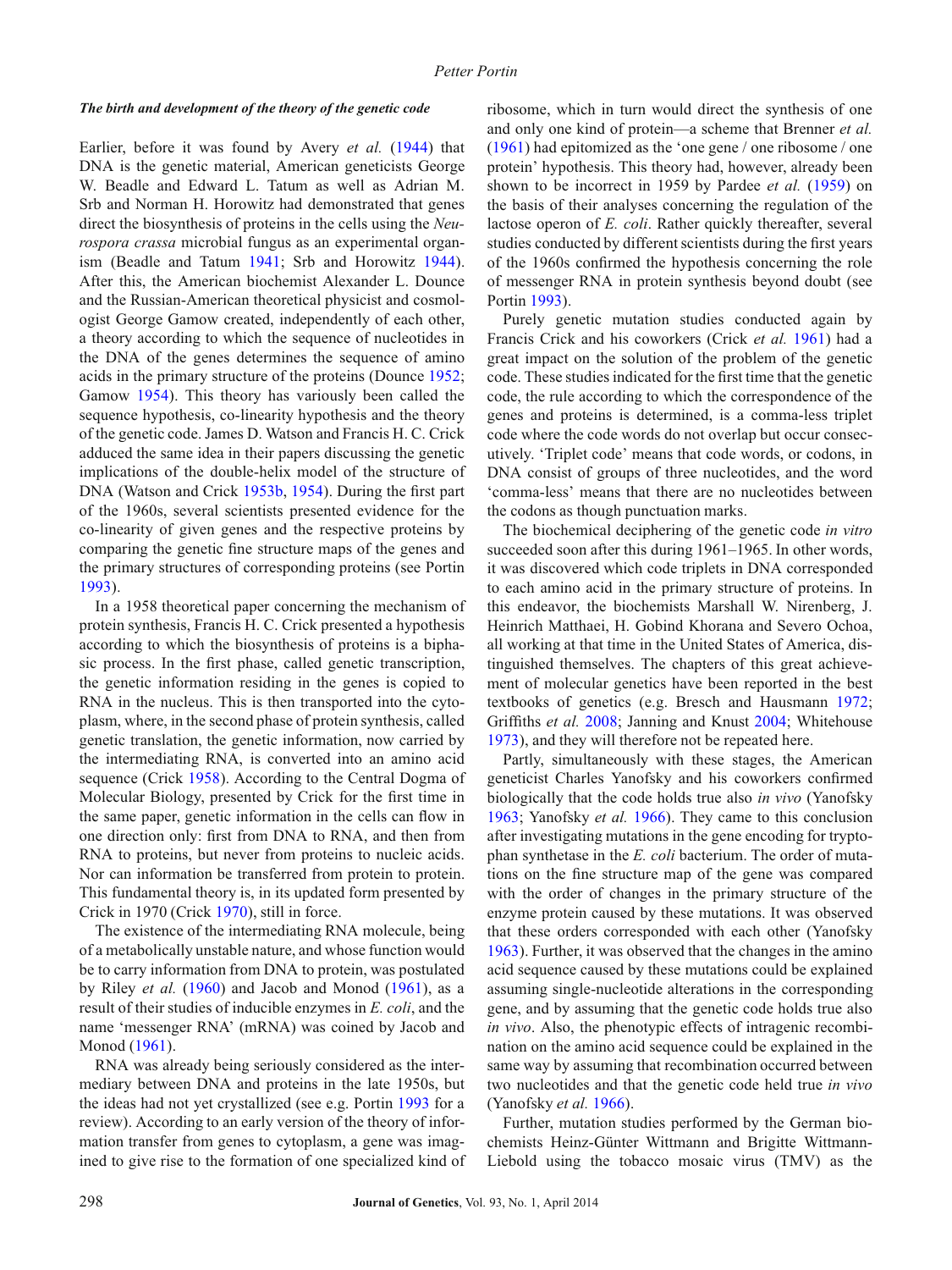experimental organism confirmed the genetic code *in vivo*. TMV belongs to the RNA viruses, and mutations in its genome were induced with nitrous acid, the mutagenic effects of which are fully specific. Namely, it causes mutations in RNA by altering cytosine to uracil, and adenine to hypoxanthine, which is then expected to pair like guanine (in RNA, instead of thymine, uracil occurs as one of the bases). The effects of a total of 24 mutations on the amino acid sequence of the coat protein of the virus were studied. Of these, 23 cases could be explained on the basis of single-nucleotide changes mentioned, and assuming that the genetic code held true *in vivo*. The one case left over was interpreted to be a spontaneous mutation (Wittmann and Wittmann-Liebold [1966\)](#page-9-13).

The genetic code was shown to be universal. This means that practically speaking all organisms on earth, be they a virus, bacterium, archae, fungus, plant or animal, use the same code, a fact which is one of the strongest pieces of evidence in favour of the theory of evolution. Only a very few exceptions of this rule exist. For example, in the mitochondrial genome some few code triplets have a different meaning than in the nuclear genome.

## *The birth and victories of gene technology and biochemical gene analysis*

At the turn of the 1960s and 1970s, after the discovery of the bacterial restriction enzymes, and the description of their ability to cleave DNA at specific sites, it became possible to isolate, amplify by cloning, manipulate, and transfer genes artificially, even from one species to another, as well as to sequence them (see Portin [1993\)](#page-8-31). The sequencing of DNA made it possible to analyse the biochemical fine structure of individual genes, and consequently also that of entire genomes.

The first artificial gene transfer from one species to another was carried out by a team led by the American biochemist Paul Berg in 1972 (Jackson *et al.* [1972\)](#page-8-37). They simultaneously transferred genetic material from a virus and a bacterium into the genome of another virus species. With the method invented by Berg's team, it is possible to deliberately construct different recombinant DNA molecules consisting of DNA from different sources. By introducing a desired DNA segment into such a recombinant DNA molecule, and by using specific gene vectors, it is possible to transfer, for instance, human DNA into a bacterial cell and let it amplify there. Alternatively, the polymerase chain reaction (PCR), invented by the American biochemist Kary Mullis in 1983, can be applied in amplification (Bartlett and Stirling [2003\)](#page-7-31). In both ways, a sizeable amount of the DNA in question, sufficient for many different chemical and biochemical analyses and purposes, can be obtained. For instance, by applying restriction mapping, invented by the British molecular biologist Edwin Southern (Southern [1975\)](#page-8-38), a physical map of a given gene can be constructed, or the DNA segment in question can be sequenced.

In the sequencing of DNA, the sequence of nucleotides or what is known as the base sequence is determined. The first methods for the sequencing of DNA were the enzymatic method developed by the British biochemist Frederick Sanger and his coworkers (Sanger *et al.* [1977\)](#page-8-39) and method based on chemical degradation invented by the American molecular geneticist Allan M. Maxam and the American physicist and biochemist Walter Gilbert (Maxam and Gilbert [1977\)](#page-8-40). Later, far quicker and cheaper methods for sequencing of DNA have been developed, most of which, however, have the same basic principle as these first methods: DNA is cleaved into fragments at particular sites, and then the fragments are separated using electrophoresis, or some comparable method, according to their sizes. The most modern sequencing methods allow us to see the progression of sequencing in real time. Of these methods, the most new rely on nanotechnology.

The sequencing of genes and genomes is the most accurate physical gene mapping imaginable. Today, entire genomes of countless numbers of eukaryotic species have been analysed in detail, not to mention the genomes of bacteria and other prokaryotes. This has led to a completely new orientation of research in all areas of biology, biomedical research included.

The discovery of the structure of DNA 60 years ago has been a prerequisite for the triumphant march of molecular genetics described above. The inventions and findings reported here have brought to their composers numerous Nobel prizes. The publication of the entire sequence of the human genome, first as a draft in February, 2001 (International Human Genome Sequencing Consortium [2001;](#page-8-41) Venter *et al.* [2001\)](#page-9-14), and then in its final form on 24 October 2004 (International Human Genome Sequencing Consortium [2004\)](#page-8-42), can be considered the climax of the area so far. This sequence will form the basis for biomedical research for decades to come.

Notably, one splendid example of the significance of the Human Genome project and the respective projects concerning our nearest relative species—both living and extinct is the deep understanding that followed regarding the relationships between human populations and their ancestors. The chimpanzee genome sequence and its comparison with the human genome was published in 2005, and that of gorilla in 2012 (The Chimpanzee Sequencing and Analysis Consortium [2005;](#page-9-15) Scally *et al.* [2012\)](#page-8-43). In 2006, two international teams were able to present an initial sequence of the chromosomal genome of Neanderthal man (Green *et al.* [2006;](#page-8-44) Noonan *et al.* [2006\)](#page-8-45). In 2008, the distal manual phalanx of a juvenile hominin was excavated at Denisova Cave located in the Altai Mountains in southern Siberia. This finding represented a new extinct hominin species, subsequently called Denisova man. The sequence of the genome of the Denisovans was published in 2010 by Reich *et al.* [\(2010\)](#page-8-46). Attempts to extract DNA from the remnants of the Flores man (*Homo floresiensis*), a third victim of recent extinction in the genus *Homo*, found in 2003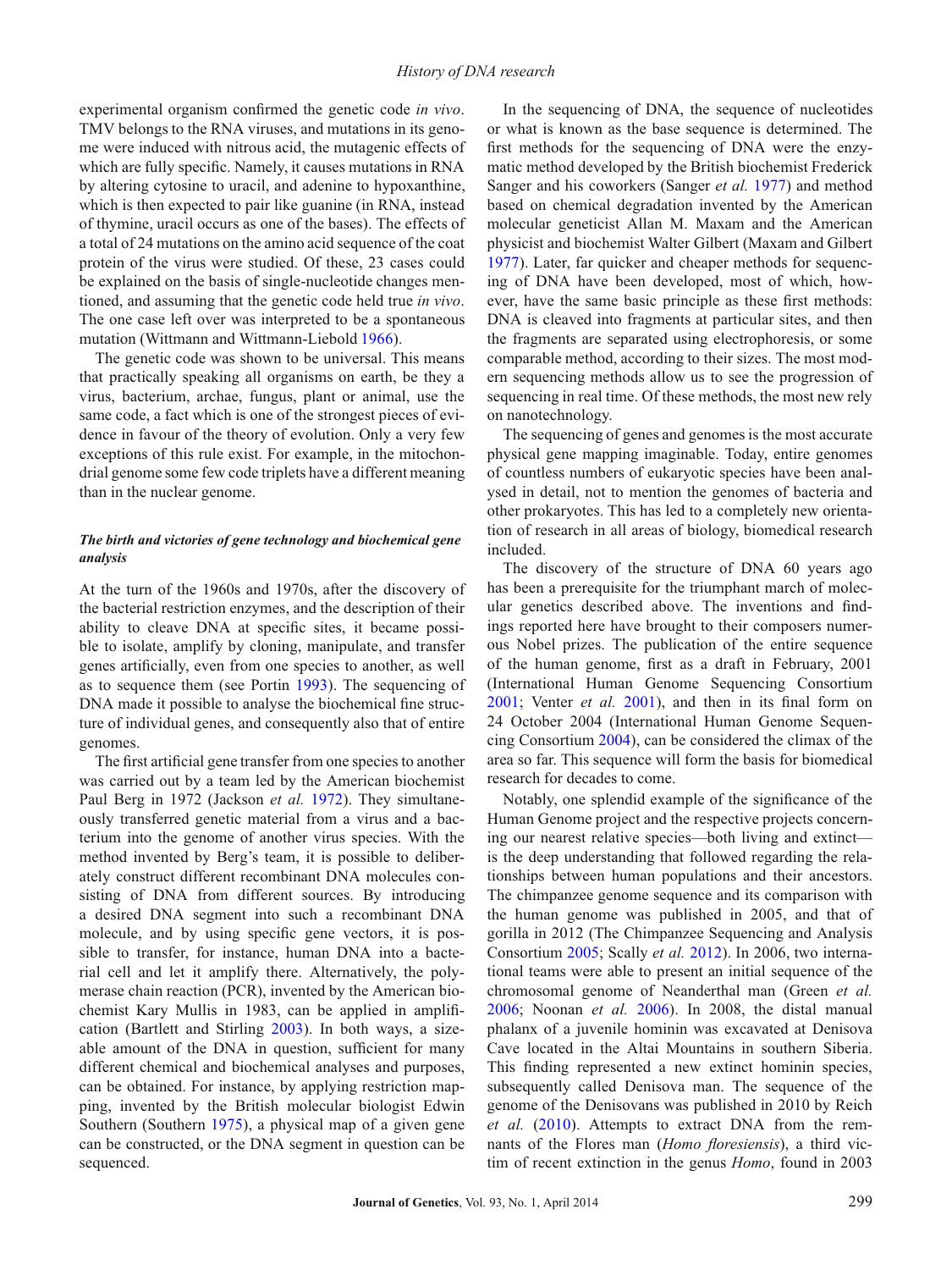from the island of Flores in Indonesia, have so far been unsuccessful.

The significance of these results for our understanding of the evolution and polymorphism of our species has been reviewed by, among others, the present author (Portin [2007\)](#page-8-47). I believe that the most important findings in this area, from the point of view of human natural history, are the following: firstly, we share a vast majority of our genes with other primates, about 80% with vertebrate animals in general, circa 60% with all animals, and ∼20% with all living organisms (International Human Genome Sequencing Con-sortium [2001\)](#page-8-41). Secondly, mankind is, genetically-speaking, very homogenous, so homogenous that the concept of race in human biology can be abandoned (Pääbo [2003\)](#page-8-48). These facts signify that we are brothers and sisters not only to our human companions but also to all living beings.

Another very significant consequence of the extensive sequencing projects is the profound change that followed in our understanding of the genome organization and function, also reviewed recently by the present author (Portin [2009\)](#page-8-49). Thanks specifically to the Encyclopedia of DNA Elements (ENCODE) project, we now know that, contrary to earlier belief, the vast majority of the genome is biochemically functional (The ENCODE Project Consortium [2007,](#page-9-16) [2012\)](#page-9-17), and consequently such terms as 'junk DNA' and 'selfish DNA' can in actual fact be abandoned. In particular, regulatory elements have been found physically associated with each other and with well-studied protein-coding regions. Overall, the project provides new insights into the organization and regulation of our genes and genome, and is a valuable and extensive resource for functional annotations for biomedical research.

#### **Acknowledgements**

My friend, Professor Harri Savilahti, Department of Biology, University of Turku, read the first version of the manuscript and made several suggestions for improvement, for which I express my sincere thanks. Special thanks to Maaria Tringham, M.Sc. and Damon Tringham, M.Phil., for checking the language.

#### **References**

- <span id="page-7-14"></span>Alloway J. L. 1932 The transformation in vitro of R pneumococci into S form of different specific types by the use of filtered pneumococcal extracts. *J. Exp. Med.* **55**, 91–99.
- <span id="page-7-15"></span>Alloway J. L. 1933 Further observations on the use of pneumococcus extracts in affecting transformation of type in vitro. *J. Exp. Med.* **57**, 265–278.
- <span id="page-7-2"></span>Altmann R. 1889 Über Nukleinsäuren. *Arch. f. Anatomie u. Physiol., Leipzig Physiol. Abt.* 524–536.
- <span id="page-7-18"></span>Astbury W. T. and Bell F. O. 1938 X-ray study of thymonucleic acid. *Nature* **141**, 747–748.
- <span id="page-7-12"></span>Avery O. T., MacLeod C. M. and MacCarty M. 1944 Studies on the chemical nature of the substance inducing transformation of Pneumococcal types. Induction of transformation by a deoxyribonucleic acid fraction isolated from Pneumococcus type III. *J. Exp. Med.* **79**, 137–159.
- <span id="page-7-31"></span>Bartlett J. M. and Stirling D. 2003 A short history of the polymerase chain reaction. *Methods Mol. Biol.* **226**, 3–6.
- <span id="page-7-24"></span>Beadle G. W. and Tatum E. L. 1941 Genetic control of biochemical reactions in *Neurospora*. *Proc. Natl. Acad. Sci. USA* **27**, 499–506.
- <span id="page-7-19"></span>Boivin A., Vendrely R. and Vendrely C. 1948 L'acide désoxyribonucléique du noyau cellulaire, dépositaire des caractéres héréditaires: arguments d'ordre analytique. *C. R. Hebd. Séanc. Acad. Sci., Paris* **226**, 1061–1063.
- <span id="page-7-3"></span>Boveri T. 1902 Über mehrpolige Mitosen als Mittel zur Analyse des Zellkerns. *Verh. Phys.-Med. Ges. Vürzb. N.F.* **35**, 60–90.
- <span id="page-7-5"></span>Boveri T. 1903 Über die Konstitution der chromatischen Kernsubstanz. *Verh. Deutsch. Zool. Ges. Würzb.* **13**, 10–33.
- <span id="page-7-4"></span>Boveri T. H. 1904 *Ergebnisse über die Konstitution der chromatischen Substanz des Zellkerns*. Gustav Fischer, Jena.
- <span id="page-7-28"></span>Brenner S., Jacob F. and Meselson M. 1961 An unstable intermediate carrying information from genes to ribosomes for protein synthesis. *Nature* **190**, 576–581.
- <span id="page-7-30"></span>Bresch C. and Hausmann R. 1972 *Klassische und molekulare Genetik*. Third expanded edition. Springer-Verlag, Berlin, Heidelberg, New York, USA.
- <span id="page-7-6"></span>Bridges C. B. 1914 Direct proof through non-disjunction that sexlinked genes of Drosophila are borne by the X-chromosome. *Science* **40**, 107–109.
- <span id="page-7-7"></span>Bridges C. B. 1916 Non-disjunction as proof of the chromosome theory of heredity. *Genetics* **1**, 1–52, 107–163.
- <span id="page-7-10"></span>Bridges C. B. 1935 Salivary chromosome maps with a key to the banding of the chromosomes of *Drosophila Melanogaster*. *J. Hered.* **26**, 60–64.
- <span id="page-7-11"></span>Bridges C. B. 1938 A revised map of the salivary gland X-chromosome of *Drosophila melanogaster*. *J. Hered.* **29**, 11–13.
- <span id="page-7-20"></span>Chargaff E. 1950 Chemical specificity of nucleic acids and mechanism of their enzymatic degradation. *Experientia* **6**, 201–209.
- <span id="page-7-21"></span>Chargaff E. 1951 Structure and function of nucleic acid as cell constituent. *Fed. Proc.* **10**, 654–659.
- <span id="page-7-22"></span>Chargaff E., Vischer E., Doniger R., Green C. and Misani F. 1949 The composition of the desoxypentose nucleic acid of thymus and spleen. *J. Biol. Chem.* **177**, 405–416.
- <span id="page-7-9"></span>Creighton H. B. and McClintock B. 1931 A correlation of cytological and genetical crossing-over in *Zea mays*. *Proc. Natl. Acad. Sci. USA* **17**, 492–497.
- <span id="page-7-27"></span>Crick F. 1970 Central dogma of molecular biology. *Nature* **227**, 561–563.
- <span id="page-7-26"></span>Crick F. H. C. 1958 On protein synthesis. *Symp. Soc. Exp. Biol.* **12**, 138–167.
- <span id="page-7-29"></span>Crick F. H. C., Barnett L., Brenner S. and Watts-Tobin R. J. 1961 General nature of the genetic code for proteins. *Nature* **192**, 1227–1232.
- <span id="page-7-23"></span>Crick F. H. C., Wang J. C. and Bauer W. R. 1979 Is DNA really a double helix? *J. Mol. Biol.* **129**, 449–461.
- <span id="page-7-1"></span>Dahm R. 2008 Discovering DNA: Friedrich Miescher and the early years of nucleic acid research. *Hum. Genet.* **122**, 565–581.
- <span id="page-7-13"></span>Dawson M. H. and Sia R. H. P. 1931 In vitro transformation of pneumococcal types. I. A technique for inducing transformation of pneumococcal types in vitro. *J. Exp. Med.* **54**, 681–700.
- <span id="page-7-16"></span>Deichmann U. 2004 Early responses to Avery *et al*.'s paper on DNA as hereditary material. *Hist. Stud. Phys. Biol. Sci.* **34**, 207–232.
- <span id="page-7-8"></span>Dobzhansky Th. 1929 Genetical and cytological proof of translocations involving the third and fourth chromosome in Drosophila melanogaster. *Biol. Zentralbl.* **49**, 408–419.
- <span id="page-7-25"></span>Dounce A. L. 1952 Duplicating mechanism for peptide chain and nucleic acid synthesis. *Enzymologia* **15**, 503–507.
- <span id="page-7-17"></span>Falk R. 2009 *Genetic analysis: a history of genetic thinking*. Cambridge University Press, Cambridge, UK.
- <span id="page-7-0"></span>Franklin R. E. and Gosling R. G. 1953 Molecular structure of nucleic acids. Molecular configuration in sodium thymonucleate. *Nature* **171**, 740–741.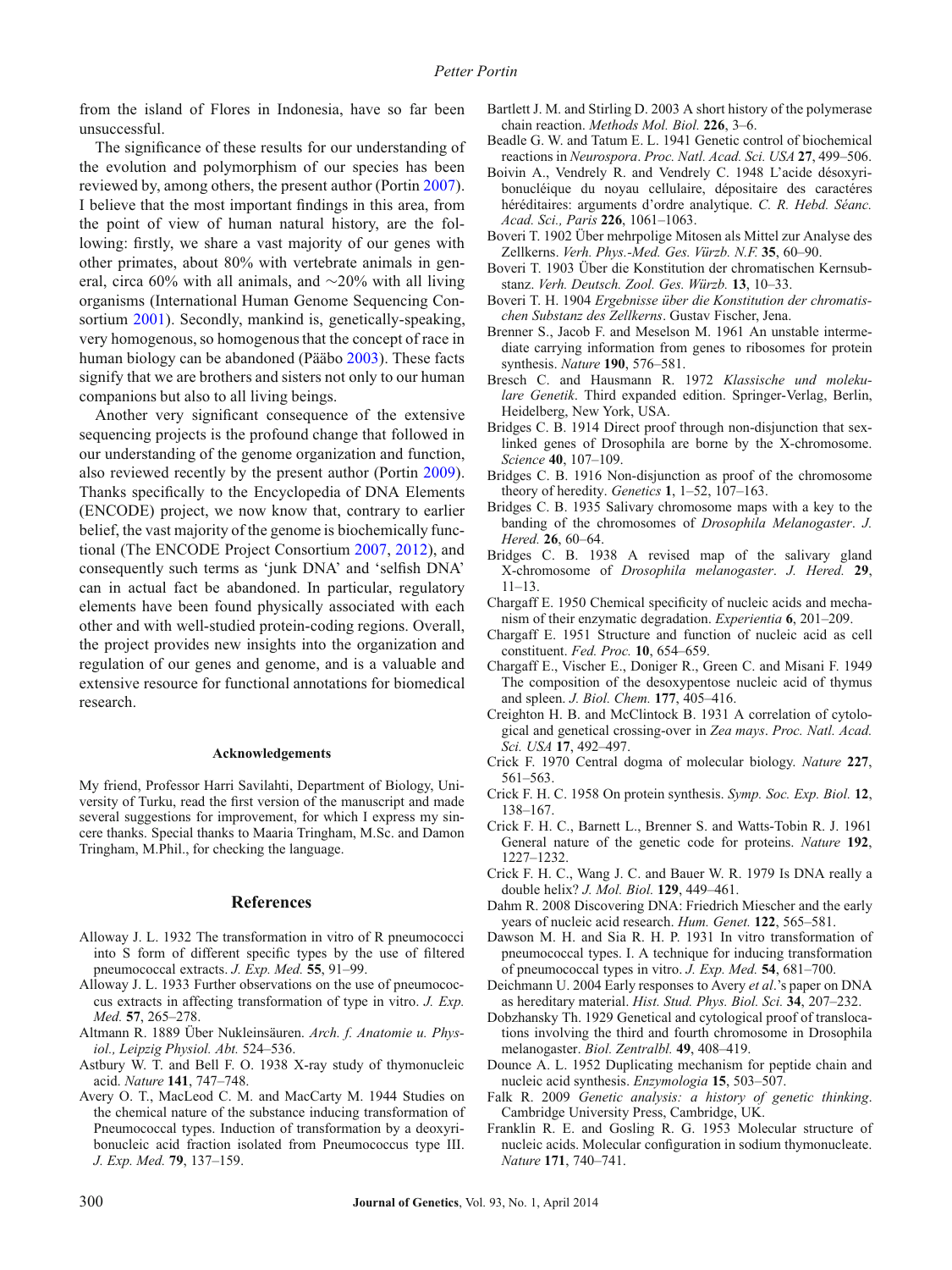- <span id="page-8-30"></span>Gamow G. 1954 Possible relation between deoxyribonucleic acid and protein structures. *Nature* **173**, 318.
- <span id="page-8-44"></span>Green R. E., Krause J., Ptak S. E., Briggs A. W., Ronan M. T., Simons J. F. *et al.* 2006 Analysis of one million base pairs of Neanderthal DNA. *Nature* **444**, 330–336.
- <span id="page-8-23"></span>Griffith F. 1928 Significance of pneumococcal types. *J. Hyg.* **27**, 113–159.
- <span id="page-8-35"></span>Griffiths A. J. F., Wessler S. R., Lewontin R. C. and Carroll S. B. 2008 *Introduction to Genetic Analysis*, 9th edition. W. H. Freeman, New York, USA.
- <span id="page-8-25"></span>Hershey A. D. and Chase M. 1952 Independent functions of viral protein and nucleic acid in growth of bacteriophage. *J. Gen. Physiol.* **36**, 39–56.
- <span id="page-8-21"></span>Hollaender A. and Emmons C. W. 1941 Wavelength dependence of mutation production in ultraviolet with special emphasis on fungi. *Cold Spring Harb. Symp. Quant. Biol.* **9**, 179–186.
- <span id="page-8-26"></span>Huberman J. A. and Riggs D. A. 1968 On the mechanism of DNA replication in mammalian chromosomes. *J. Mol. Biol.* **32**, 327– 341.
- <span id="page-8-41"></span>International Human Genome Sequencing Consortium 2001 Initial sequencing and analysis of the human genome. *Nature* **409**, 860– 921.
- <span id="page-8-42"></span>International Human Genome Sequencing Consortium 2004 Finishing the euchromatic sequence of the human genome. *Nature* **431**, 931–945.
- <span id="page-8-37"></span>Jackson D., Symons R. and Berg P. 1972 Biochemical method for inserting new genetic information into DNA of simian virus 40: circular SV40 DNA molecules containing lambda phage genes and the galactose operon of *Escherichia coli*. *Proc. Natl. Acad. Sci. USA* **69**, 2904–2909.
- <span id="page-8-33"></span>Jacob F. and Monod J. 1961 Genetic regulatory mechanisms in the synthesis of proteins. *J. Mol. Biol.* **3**, 318–356.
- <span id="page-8-36"></span>Janning W. and Knust E. 2004 *Genetik: allgemeine genetik, molekulare genetik, entwicklungsgenetik*. Georg Thieme Verlag, Stuttgart, New York.
- <span id="page-8-0"></span>Judson H. F. 1996 *The eighth day of creation. Markers of the revolution in biology.* Expanded edition. Cold Spring Harbor Laboratory Press, New York.
- <span id="page-8-20"></span>Knapp E. and Schreiber H. 1939 Quantitative analyse der mutationsauslösende wirkung monochromatischen UV-lichtes in spermatozoiden von *Sphaerocarpus*. In *Proceedings of the 7th International Congress of Genetics, Edinburgh* (ed. R. C. Punnett), pp. 175–176. Cambridge University Press, Cambridge.
- <span id="page-8-9"></span>Kossel A. 1913 Beziehungen der Chemie zur Physiologie. In *Die Kultur der Gegenwart, ihre Entwicklung und ihre Ziele: Chemie* (ed. Ev. Meyer), pp. 376–412. Teubner, Leipzig.
- <span id="page-8-6"></span>Kossel A. and Neumann A. 1893 Über das thymin, ein spaltungsprodukt der nukleinsäure. *Ber. Deutsch. Chem. Ges.* **26**, 2753–2756.
- <span id="page-8-40"></span>Maxam A. M. and Gilbert W. 1977 A new method for sequencing DNA. *Proc. Natl. Acad. Sci. USA* **74**, 560–564.
- <span id="page-8-15"></span>McClung C. E. 1902 The accessory chromosome-sex determinant? *Biol. Bull. (Woods Hole)* **3**, 43–84.
- <span id="page-8-1"></span>Mendel G. 1866 Versuche über Pflanzenhybriden. *Verh. Naturf. Ver. Brünn* **4**, 3–47.
- <span id="page-8-28"></span>Meselson M. and Stahl F. W. 1958a The replication of DNA. *Cold Spring Harb. Symp. Quant. Biol.* **23**, 9–12.
- <span id="page-8-27"></span>Meselson M. and Stahl F. W. 1958b The replication of DNA in Escherichia coli. *Proc. Natl. Acad. Sci. USA* **44**, 671–682.
- <span id="page-8-2"></span>Miescher F. 1871 Über die chemische zusammensetzung der eiterzellen. *Hoppe-Seyler's Med.-chem. Unters.* **4**, 441–460.
- <span id="page-8-3"></span>Miescher F. 1874a Das protamin, eine neue organische basis aus den samenfäden des rheinlachses. *Ber. Deutsch. Chem. Ges.* **7**, 376– 379.
- <span id="page-8-4"></span>Miescher F. 1874b Die spermatozoen einiger wilbertiere. Ein Beitrag zur histochemie. *Verh. Naturf. Ges. Basel* **6**, 138–208.
- <span id="page-8-5"></span>Mirsky A. E. 1968 The discovery of DNA. *Sci. Am.* **218**, 78–88.
- <span id="page-8-13"></span>Morgan T. H. 1910 Sex limited inheritance in *Drosophila*. *Science* **32**, 120–122.
- <span id="page-8-14"></span>Morgan T. H. 1911 The application of the conception of pure lines to sex-limited inheritance and to sexual dimorphism. *Am. Nat.* **45**, 65–78.
- <span id="page-8-11"></span>Morgan T. H. 1919 *The physical basis of heredity*. Yale University Press, New Haven, USA.
- <span id="page-8-12"></span>Morgan T. H. 1926 *The theory of the gene*. Yale University Press, New Haven, USA.
- <span id="page-8-10"></span>Morgan T. H., Sturtevant A. H., Muller H. J. and Bridges C. B. 1915 *The mechanism of mendelian heredity*. Henry Holt, New York, **I**ISA.
- <span id="page-8-16"></span>Muller H. J. and Painter T. S. 1929 The cytological expression of changes in gene alignment produced by X-rays in *Drosophila*. *Am. Nat.* **63**, 193–200.
- <span id="page-8-45"></span>Noonan J. P., Coop G., Kudaravelli S., Smith D., Krause J., Alessi J. *et al.* 2006 Sequencing and analysis of Neanderthal genomic DNA. *Science* **314**, 1113–1118.
- <span id="page-8-7"></span>Olby R. C. 1994 *The path to the double helix the discovery of DNA*. Dover Publications, New York, USA.
- <span id="page-8-18"></span>Painter T. S. 1933 A new method for the study of chromosome rearrangements and the plotting of chromosome maps. *Science* **78**, 585–586.
- <span id="page-8-19"></span>Painter T. S. 1934 A new method for the study of chromosome aberrations and the plotting of chromosome maps in *Drosophila melanogaster*. *Genetics* **19**, 175–188.
- <span id="page-8-34"></span>Pardee A. B., Jacob F. and Monod J. 1959 The genetic control and cytoplasmic expression of inducibility in the synthesis of β-galactosidase by *E. coli*. *J. Mol. Biol.* **1**, 165–178.
- <span id="page-8-31"></span>Portin P. 1993 The concept of the gene: Short history and present status. *Q. Rev. Biol.* **68**, 173–223.
- <span id="page-8-47"></span>Portin P. 2007 Evolution of man in the light of molecular genetics: A review. Part I. Our evolutionary history and genomics. *Hereditas* **144**, 80–95.
- <span id="page-8-49"></span>Portin P. 2009 The elusive concept of the gene. *Hereditas* **146**, 112– 117.
- <span id="page-8-8"></span>Portugal F. H. and Cohen J. S. 1977 *A century of DNA: a history of the discovery of the structure and function of the genetic substance*. MIT Press, Cambridge, UK.
- <span id="page-8-48"></span>Pääbo S. 2003 The mosaic that is our genome. *Nature* **421**, 409– 412.
- <span id="page-8-46"></span>Reich D., Green R. E., Kircher M., Krause J., Petterson N., Durand E. Y. *et al.* 2010 Genetic history of an archaic hominin group from Denisova Cave in Siberia. *Nature* **468**, 1053–1060.
- <span id="page-8-24"></span>Rheinberger H.-J. 1998 Kurze Gesichte der Molekularbiologie. In *Gesichte der biologie. Theorien, methoden, institutionen, kurzbiographien*, 3., neubearbeitete und erweiterte Auflage (ed. I. Jahn), pp. 642–663. Gustav Fisher, Jena, Germany.
- <span id="page-8-32"></span>Riley M., Pardee A. B., Jacob F. and Monod J. 1960 On the expression of a structural gene. *J. Mol. Biol.* **2**, 216–225.
- <span id="page-8-39"></span>Sanger F., Nicklen S. and Coulson A. R. 1977 DNA sequencing with chain-termination inhibitors. *Proc. Natl. Acad. Sci. USA* **74**, 5463–5467.
- <span id="page-8-43"></span>Scally A., Dutheil J. Y., Hillier L. W., Jordan G. G., Goodhead I, Herrero J. *et al.* 2012 Insights into hominid evolution from the gorilla genome sequence. *Nature* **483**, 169–175.
- <span id="page-8-38"></span>Southern E. M. 1975 Detection of specific sequences among DNA fragments separated by gel electrophoresis. *J. Mol. Biol.* **98**, 503– 517.
- <span id="page-8-29"></span>Srb A. M. and Horowitz N. H. 1944 The ornithine cycle in *Neurospora* and its genetic control. *J. Biol. Chem.* **154**, 129–139.
- <span id="page-8-22"></span>Stadler L. J. and Uber F. M. 1942 Genetic effects of ultraviolet radiation in maize. IV. Comparison of monochromatic radiation. *Genetics* **27**, 84–118.
- <span id="page-8-17"></span>Stern C. 1931 Zytologisch-genetische Untersuchungen als Beweise für die Morgansche Theorie des Faktorenaustauschs. *Biol. Zentralbl.* **51**, 547–587.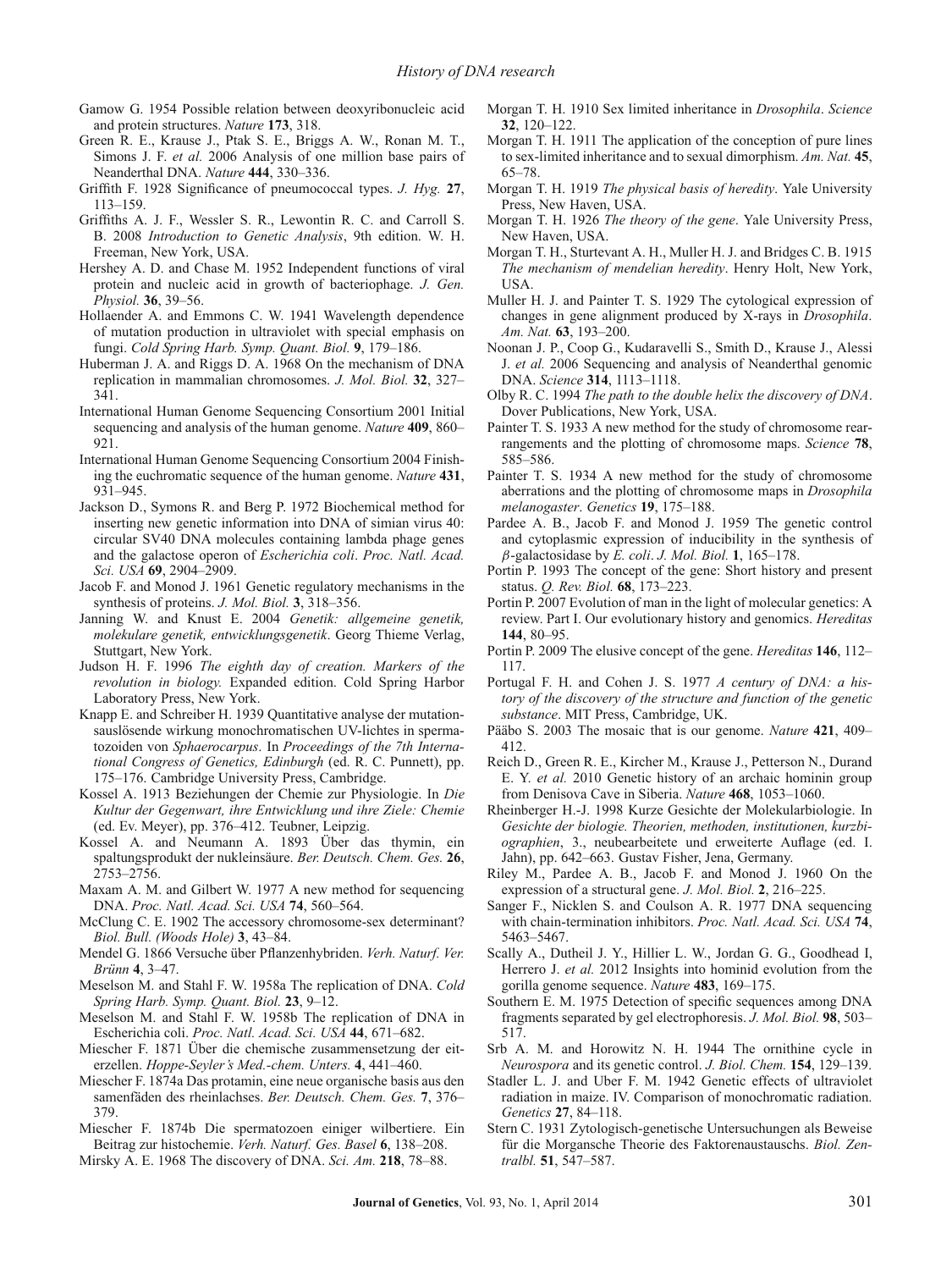- <span id="page-9-7"></span>Sturtevant A. H. 1913 The linear arrangement of the six sex-linked factors in *Drosophila*, as shown by their mode of association. *J. Exp. Zool.* **14**, 43–59.
- <span id="page-9-5"></span>Sutton W. S. 1903 The chromosomes in heredity. *Biol. Bull. (Woods Hole)* **4**, 231–251.
- <span id="page-9-9"></span>Taylor J. H., Woods P. S. and Hughes W. L. 1957 The organization and duplication of chromosomes as revealed by autoradiographic studies using tritium-labeled thymidine. *Proc. Natl. Acad. Sci. USA* **43**, 122–128.
- <span id="page-9-15"></span>The Chimpanzee Sequencing and Analysis Consortium 2005 Initial sequence of the chimpanzee genome and comparison with the human genome. *Nature* **437**, 69–87.
- <span id="page-9-16"></span>The ENCODE Project Consortium 2007 Identification and analysis of functional elements in 1% of the human genome by the ENCODE pilot project. *Nature* **447**, 799–816.
- <span id="page-9-17"></span>The ENCODE Project Consortium 2012 An integrated encyclopedia of DNA elements in the human genome. *Nature* **489**, 57– 74.
- <span id="page-9-8"></span>Vendrely R. and Vendrely C. 1948 La teneur du noyau cellulaire en acide désoxyribonucléique a travers les organes les individus et les espéces animales. *Experientia* **4**, 434–436.
- <span id="page-9-14"></span>Venter J. C. and 275 other authors 2001 The sequence of the human genome. *Science* **291**, 1304–1351.
- <span id="page-9-1"></span>Watson J. D. 1968 *The double helix: a personal account of the discovery of the structure of DNA*. Atheneum, New York, USA.
- <span id="page-9-0"></span>Watson J. D. and Crick F. H. C. 1953a Molecular structure of nucleic acids. A structure for deoxyribose nucleic acid. *Nature* **171**, 737–738.
- <span id="page-9-2"></span>Watson J. D. and Crick F. H. C. 1953b Genetical implications of the structure of deoxyribonucleic acid. *Nature* **171**, 964– 967.
- <span id="page-9-3"></span>Watson J. D. and Crick F. H. C. 1954 The structure of DNA. *Cold Spring Harb. Symp. Quant. Biol.* **18**, 123–131.
- <span id="page-9-10"></span>Whitehouse H. L. K. 1973 *Towards an understanding of the mechanism of heredity*, 3rd edn. Edward Arnold, London, UK.
- <span id="page-9-4"></span>Wilkins M. H. F., Stokes A. R. and Wilson H. R. 1953 Molecular structure of nucleic acids. Molecular structure of deoxypentose nucleic acids. *Nature* **171**, 738–740.
- <span id="page-9-6"></span>Wilson E. B. 1905 The chromosomes in relation to the determination of sex in insects. *Science* **22**, 500–502.
- <span id="page-9-13"></span>Wittmann H. G. and Wittmann-Liebold B. 1966 Protein chemical studies of two RNA viruses and their mutants. *Cold Spring Harb. Symp. Quant. Biol.* **31**, 163–172.
- <span id="page-9-11"></span>Yanofsky C. 1963 Amino acid replacements associated with mutation and recombination in the  $\vec{A}$  gene and their relationship to *in vitro* coding data. *Cold Spring Harb. Symp. Quant. Biol.* **28**, 581– 588.
- <span id="page-9-12"></span>Yanofsky C., Ito J. and Horn V. 1966 Amino acid replacements and the genetic code. *Cold Spring Harb. Symp. Quant. Biol.* **31**, 151– 162.

Received 28 August 2013, in revised form 15 October 2013; accepted 18 October 2013 Published on the Web: 15 April 2014